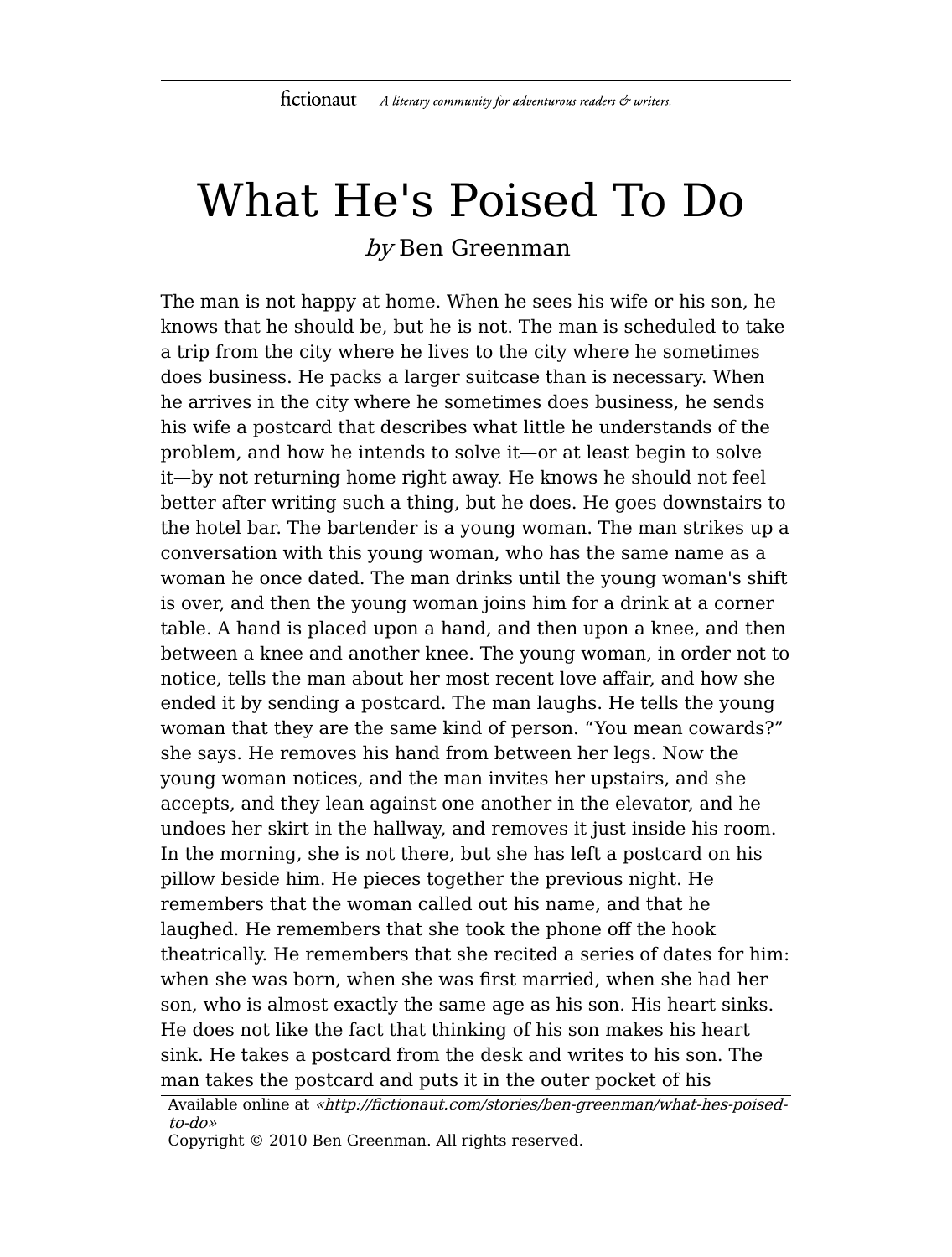suitcase, aware that he will never mail it. The next day, he does not see the young woman from the bar. He does not see her the day after that, either. He is busy with work, and when he is not working he is walking up and down the city streets. He looks into the faces of the people he passes and tries to guess if they have ever betrayed someone they loved, or been betrayed by someone they loved. He supposes that most have, and this cheers him a bit, not for any reason other than the fact that it locates him. He returns to the hotel after the second day of working and walking and writes his wife a postcard. This one has a more optimistic message than the first: that, although he is not ready to talk on the telephone, he is ready to think about it, and that this is progress. He ends on a romantic note. He takes that postcard downstairs to mail it. The young woman from the bar is now working at the reservations desk. She pretends not to know him. At first, he is offended, and then he comes to understand that it is a game. She calls him sir, stiffly, and he hands her the postcard face down, suddenly concerned that she might try to read it. She tells him that she would be happy to be of service. She calls him sir again, with no additional warmth. He returns to his room. An hour later, there is a knock at his door. He opens it to find the young woman there. This time, she undoes her skirt herself. The next morning, he remembers that she did not call out his name, but that she looked at him as if she was thinking of doing so. He remembers that she recited a series of names: her father's name, her husband's name, her son's name. He is surprised to find that it is the same as his son's name. He keeps this information to himself. The next morning, there is another postcard from her next to him on the bed. He hears the shower. He hurries and writes a postcard in response and places it on the pillow next to the one that she has written. She returns to the bed, not completely dry, and the water from her skin smudges the ink of the postcard he has written in response. She speaks to him in the same stiffly formal voice she used downstairs, at the desk. She calls him sir rather than using his name. She lists for him all the things she has done for him, and all the things that she plans to do. She leaves him sleeping, this time, without a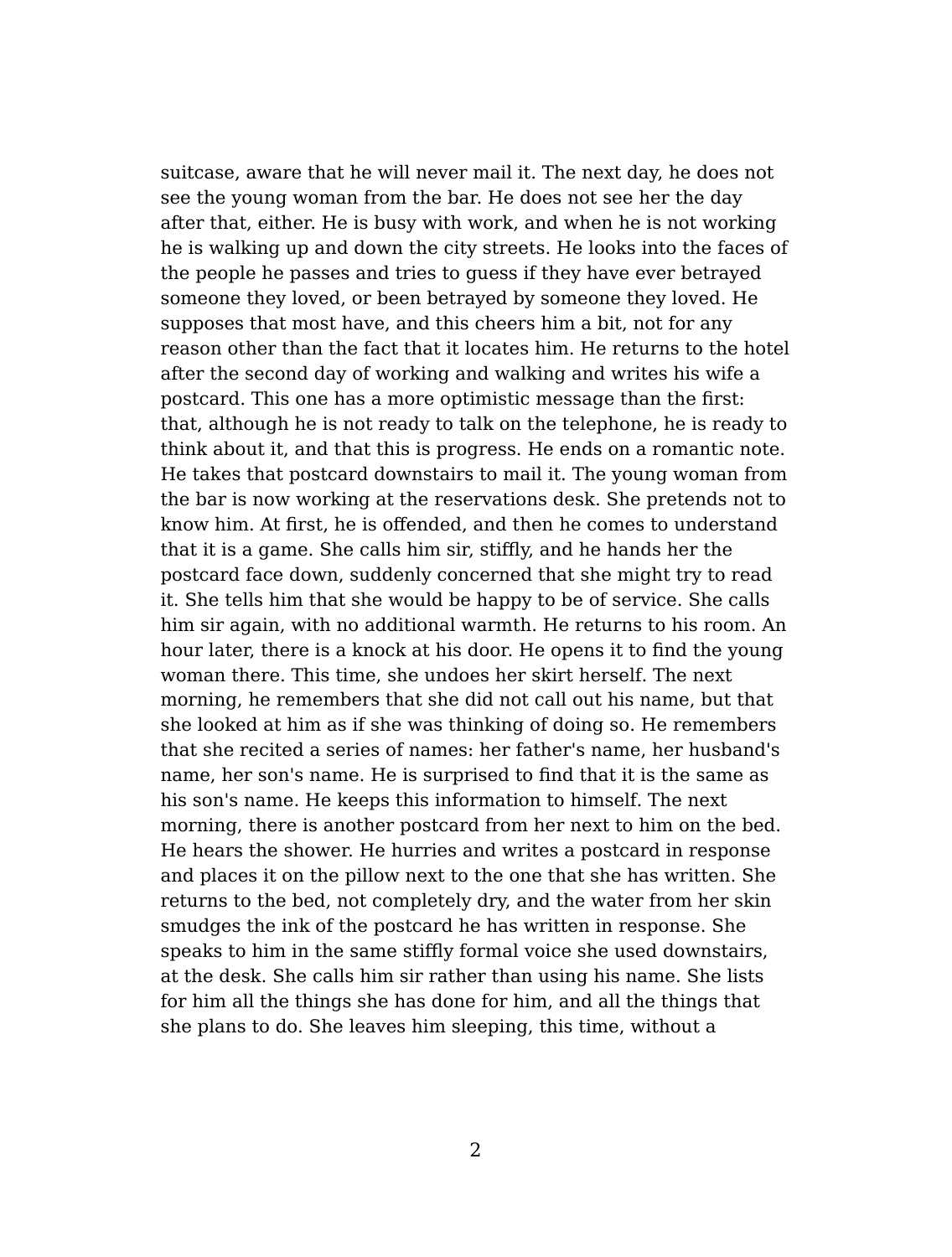postcard. Two more days pass. He does not see the young woman. He speaks to his wife once on the phone. She cries, softly at first and then in gasping sobs. He explains that this is why he didn't want to talk on the telephone. She asks him when he's coming home. He says that he has one more day of work and then he will decide. Her tone hardens and she tells him to be sure to let her know. When she hangs up, he is seized by the desire to write her another postcard. Instead, he writes one to his son. This one also goes into the zipper pocket of his suitcase. He goes downstairs to get a drink. The young woman is not in the bar. He asks the bartender, who says that he thinks she's on the reservations desk. He goes to the reservations desk. There is another woman there, who says that she thinks the young woman is working in the bar. He sits in a chair in the lobby, feeling lost. He reads a newspaper and a magazine, retaining nothing, not even the pictures. Out of the corner of his eye, he sees a young boy. The boy looks faintly like his son and then, as he comes closer, more and more like him. The resemblance is uncanny: the face is the same shape, the hair is the same color, the eyes shine the same way. The man hears a woman's voice calling the young boy. It is the young woman from the bar. The woman sees him and approaches. She introduces her son. The man shakes the boy's hand with exaggerated formality. The boy laughs. He even laughs like the man's son. The man does not tell the young woman how much her son resembles his son. Whom would that benefit? The young woman tells the man that she will be working reservations later that evening. She says that at the end of her shift, she will be happy to come upstairs to pick up any mail he has to send. Her tone is falsely playful. The man goes for a walk. He looks into the faces of the people he passes, but this time he does not try to guess anything. He returns to his hotel room and undresses. He runs the shower but does not step into it. He stretches out on the bed. He feels his excitement growing as he anticipates the young woman's visit. He thinks that maybe he should greet her at the door with a postcard that lists all the things he expects her to do for him, or all the things he has done. He also thinks that he owes his wife another call, or at